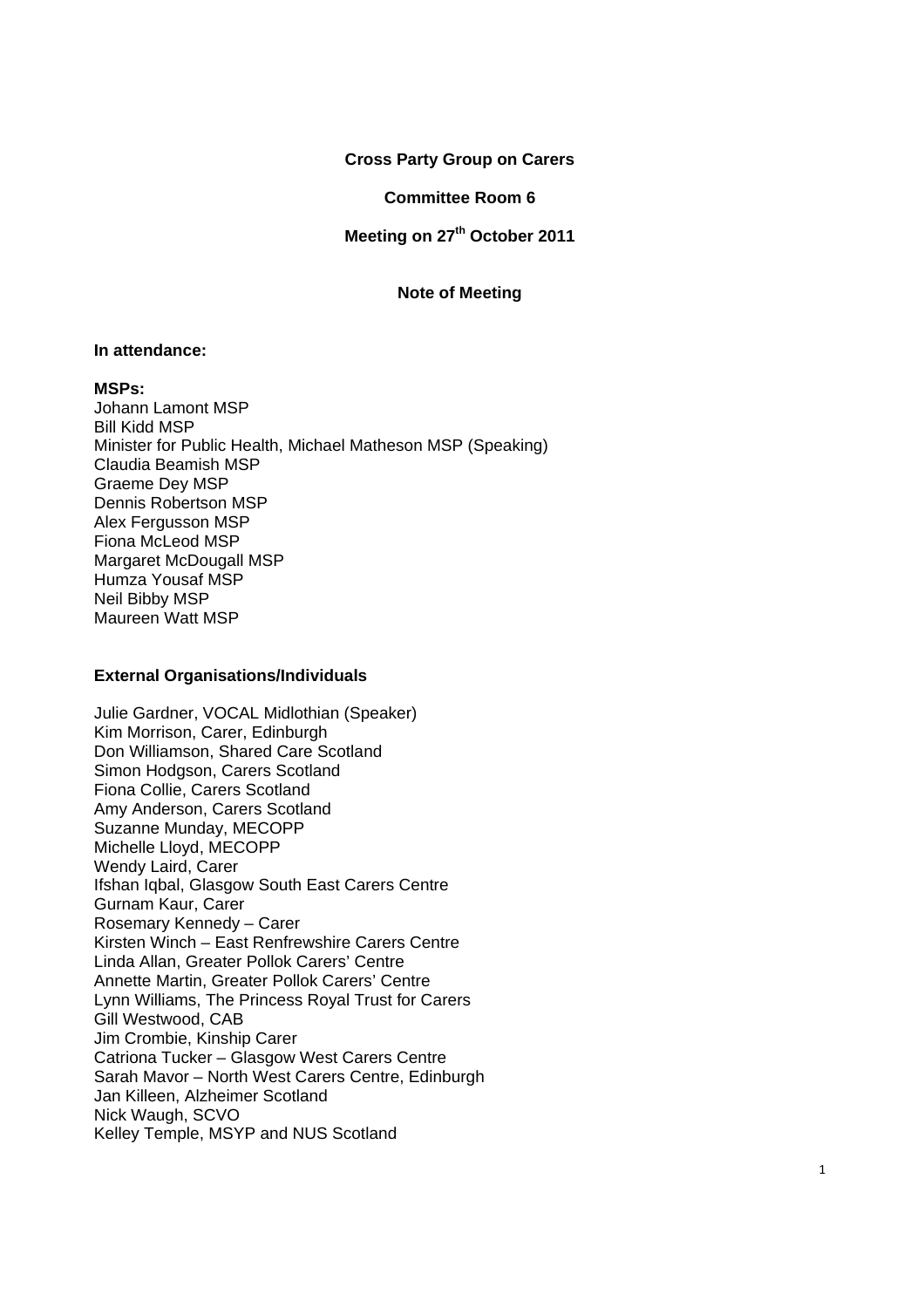Erin Townhill, SIAA Elaine Garrick, Scottish Government Julie Webster, Scottish Government Craig Scott – shadowing Graeme Dey MSP Ann McKenzie, One Parent Families, Scotland Kathy Hunter, Enable Scotland Ian Walker, Carers of East Lothian Jacqui Pollok, HIV Carers and Carers Scotland Brett Millett, parent carer Catriona McGregor, Headway Scotland Fiona Lovett, FSDC/parent carer Ian Hood, Learning Disability Alliance Scotland Lynn Williams, The Princess Royal Trust for Carers (Secretariat).

# **1. Welcome**

Bill Kidd MSP Co –Convenor of the Cross Party Group on Carers welcomed everyone to the first main meeting of the group. He introduced Johann Lamont (co-convenor) and MSPs attending.

## **2. Main agenda**

## *Minister for Public Health, Michael Matheson MSP*

Bill welcomed the Minister for Public Health, Michael Matheson MSP to the meeting and thanked him for taking the time to attend.

The Minister thanked everyone for the opportunity to speak to the group and indicated that he would like the session to be informal with the opportunity for people to ask questions.

He highlighted that he was not unfamiliar with the issues impacting on carers' lives; in the past he had worked as an occupational therapist; he also mentioned his links with the Young Carers' project in his constituency. Since his appointment he has also visited Carers Centres e.g. Greater Pollok, and has spoken to members of the National Carer Organisations.

The Minister pointed out that in terms of carers being recognised and supported effectively, he realises that there is still much that can be done, but he outlined some of the initiatives/commitments being taken forward by the Scottish Government including:

- The Carers and Young Carers Strategies, now into their second year. Linked to this is the continuation of Carer Information Strategy funding.
- Work with the Royal College of General Practitioners to ensure GPs are fully aware of the needs of carers. Important role for GPs in identifying unpaid carers.
- Need for better support for short breaks for carers, recognising what difference these can make. 10,000 additional respite weeks target achieved. Investment in this area, which will include, this year, an additional £2 million for families with disabled children. The Minister recognised that this area had always been a challenge.
- Emergency planning for carers the Minister highlighted the work that Enable Scotland were doing in this area, to ensure that adequate emergency planning in place for all carers and is considered as part of Community Care/Carers Assessment.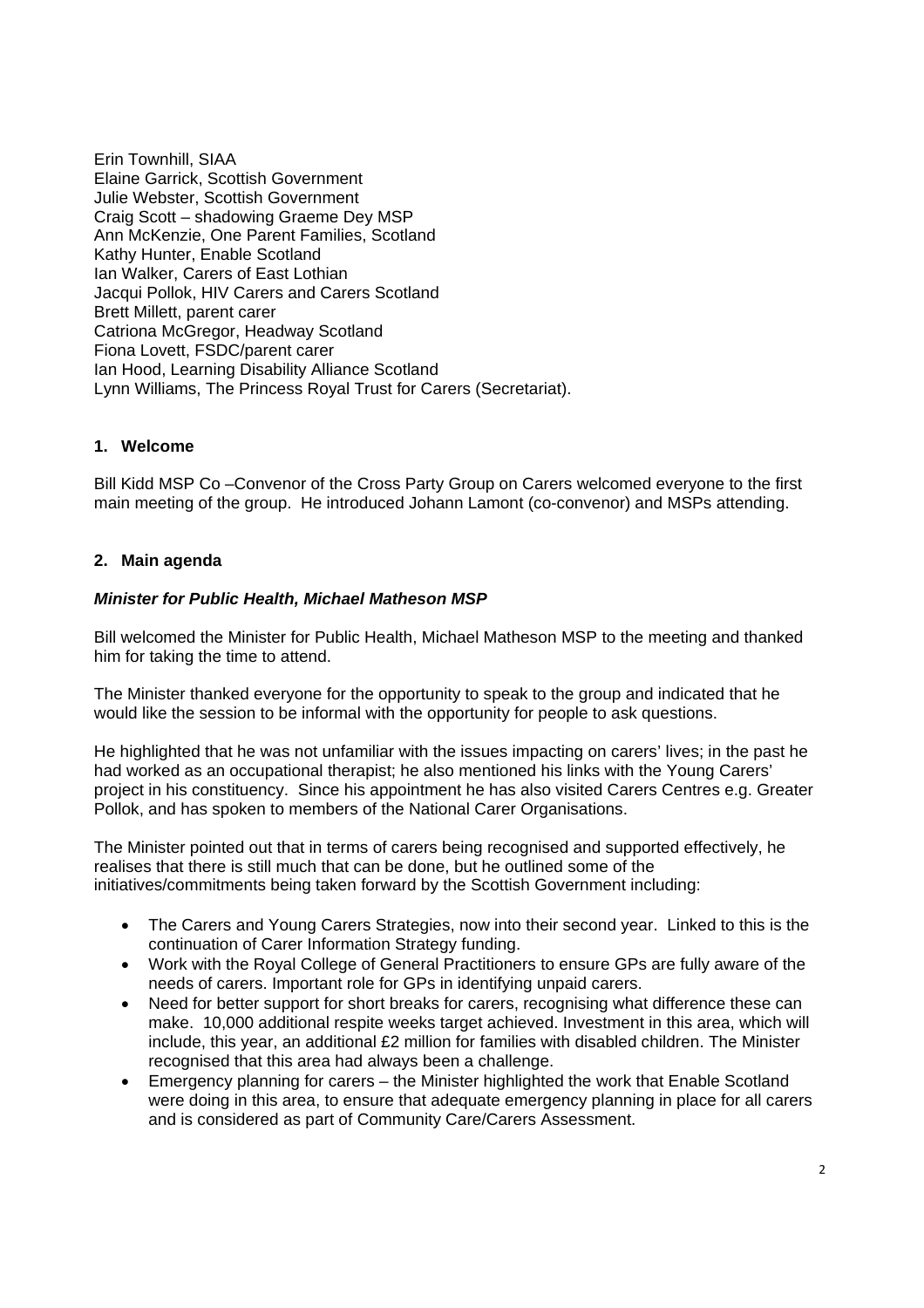- On a visit to Greater Pollok Carers Centre, the Minister said that he had heard clearly from carers how important information, advice and training were for them, mentioned particularly by parents with children who have autistic spectrum disorders. Carer Information Strategy Funding is for this purpose and from this visit, the Minister said that he had seen the positive and substantial impact of this. How do we provide more of this?
- Young carers the Minister has recognised some of the specific challenges that young carers can face, in particular the difficulties that young carers have in accessing medical information around the person they care for. So the Government will pilot a young carer identification card to help tackle such challenges.
- Young Carers' Festival the Minister said that he recognised the real value of the Festival particularly in letting young carers have the opportunity to be children and young people first. He is minded to look positively at the funding for this.
- Change Fund, set up to support the Reshaping Care Agenda, £70 million this year. The Minister confirmed that 20% will go to provision of services to support carers in their role – not up to 20 %, but 20%. Carers are critical as the country's age profile changes – but this cannot mean an additional burden for carers.
- Self-Directed Support Bill, to ensure more choice and control for citizens, will start to go through parliamentary process in February 2012. Sits alongside the Self Directed Support Strategy.
- Government is exploring the Carers' Kitemark for Employers, looking at how employers can recognise and support carers.
- Carers Parliament day in Parliament in Summer 2012 where carers and Parliament can come together. The government will be working with Scotland's National Carer Organisations to take this forward.

The Minister also said that he recognised the extreme concern around the Welfare Reform agenda. The Scottish Government is work with Westminster colleagues on this, given that decisions made will impact on the Government's work to support carers.

The Minister then took a range of questions from those attending the meeting. These focussed on:

How we ensure that the 20% commitment to carers within the Change Fund actually effectively gets to carers and potential challenges that exist in achieving this given that many Change Fund partnerships have already forecast spend for the next three years.

Kelley Temple, MSYP, highlighted the campaign by the Scottish Youth Parliament around the lack of access to Carers' Allowance for young carers in full time, further/higher education. Fiona Collie from Carers Scotland highlighted that Carers Scotland/Carers UK and other carers organisations such as The Princess Royal Trust for Carers have been campaigning long and hard to remove the '21 hour rule' which prevents young carers receiving Carers' Allowance when they study at college or university. Also that there was potentially an opportunity to influence this within the wider welfare reform agenda as the Westminster Government have not indicated yet what they will do with Carers' Allowance.

Claudia Beamish MSP highlighted that she was contacting colleges in her region to ask what they are doing around recognition of and support for young carers.

Ian Hood from the Learning Disability Alliance Scotland asked the Minister about the issues some carers were facing in parts of Scotland in terms of personalisation and self-directed support and asked the Minister what the bill would do in relation to rights for unpaid carers.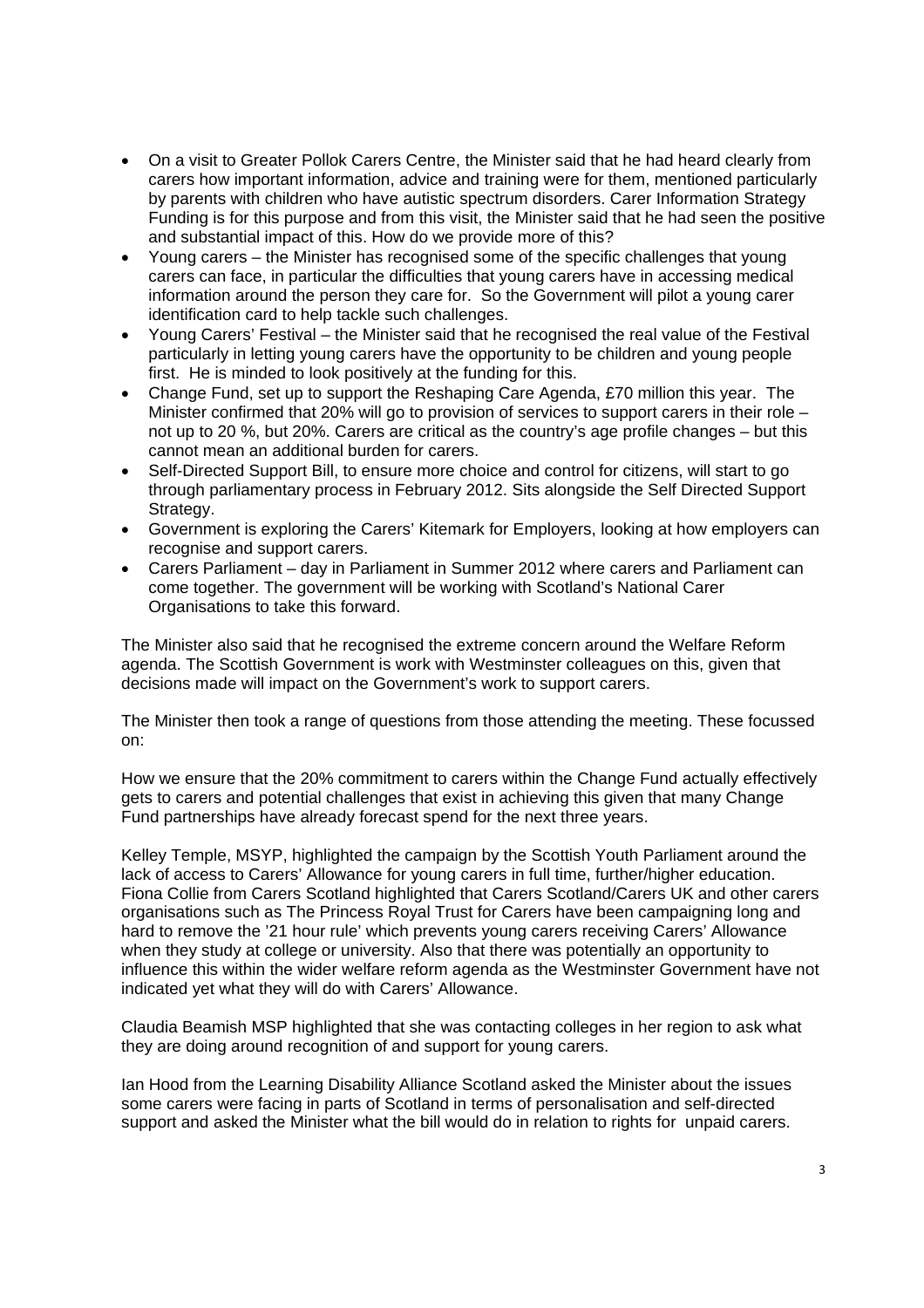Wendy Laird pointed out that self-directed support would not work for all service users, and the importance of choice for families.

Sarah Mavor from Edinburgh North West Carers' Project highlighted that they and other projects work hard to get into schools to raise awareness of young carers amongst teachers. She also highlighted the importance of the School Census in identifying young carers and the need for the commitment in the Young Carers Strategy to do this to be taken forward.

Kathy Hunter from Enable mentioned the report from a recent conference on Carers and Emergency Planning which had just been published – called "Picking up the Pieces".

The Minister responded to these questions and concerns.

In relation to Kelley's points, the Minister highlighted that whilst he could not comment on an issue which was reserved to Westminster, there was work going to ensure that young carers were identified and supported in education. In relation to Sarah's point, the Minister highlighted e.g. the Eryc and Trayc campaign. He also highlighted the importance of small, pragmatic changes in how educational institutions work with young carers which can make a huge difference.

He highlighted the importance of using the Young Carers' strategy as a way of driving change in working with young carers and in particular action points around young adult carers. If there are issues that need to be picked up in relation to young carers in tertiary education, he would be happy to look at this. He did acknowledge that more could be done within Higher Education.

In relation to Ian's and Wendy's comments on the Self Directed Support Bill, the Minister outlined that the Bill has a number of options for both service users and carers and that includes keeping current service configurations without going down the route of Self Directed Support. One option to note is that families can opt to have the local authority manage a personal budget, but they get to choose which services they want. The Minister acknowledged that some people will not want to go down the route of managing a budget and they should have that option. There is an opportunity to look at how the Bill is strengthened as it makes its way through Parliament.

From the perspective of unpaid carers, the bill will give the same options on managing support as service users. The bill has the potential to shift the power base around this agenda and should be empowering.

#### **Julie Gardner, VOCAL Midlothian**

### *The Change Fund in Midlothian*

Johann Lamont introduced Julie Gardner from VOCAL in Midlothian who attended the Cross Party Group to talk about the Carers' Centre's local involvement in the Reshaping Care agenda and the Change Fund.

Julie delivered a presentation to the meeting which outlined the journey taken by the Centre, what they had been funded to do and how carers had been involved in local Reshaping Care/Change Fund processes.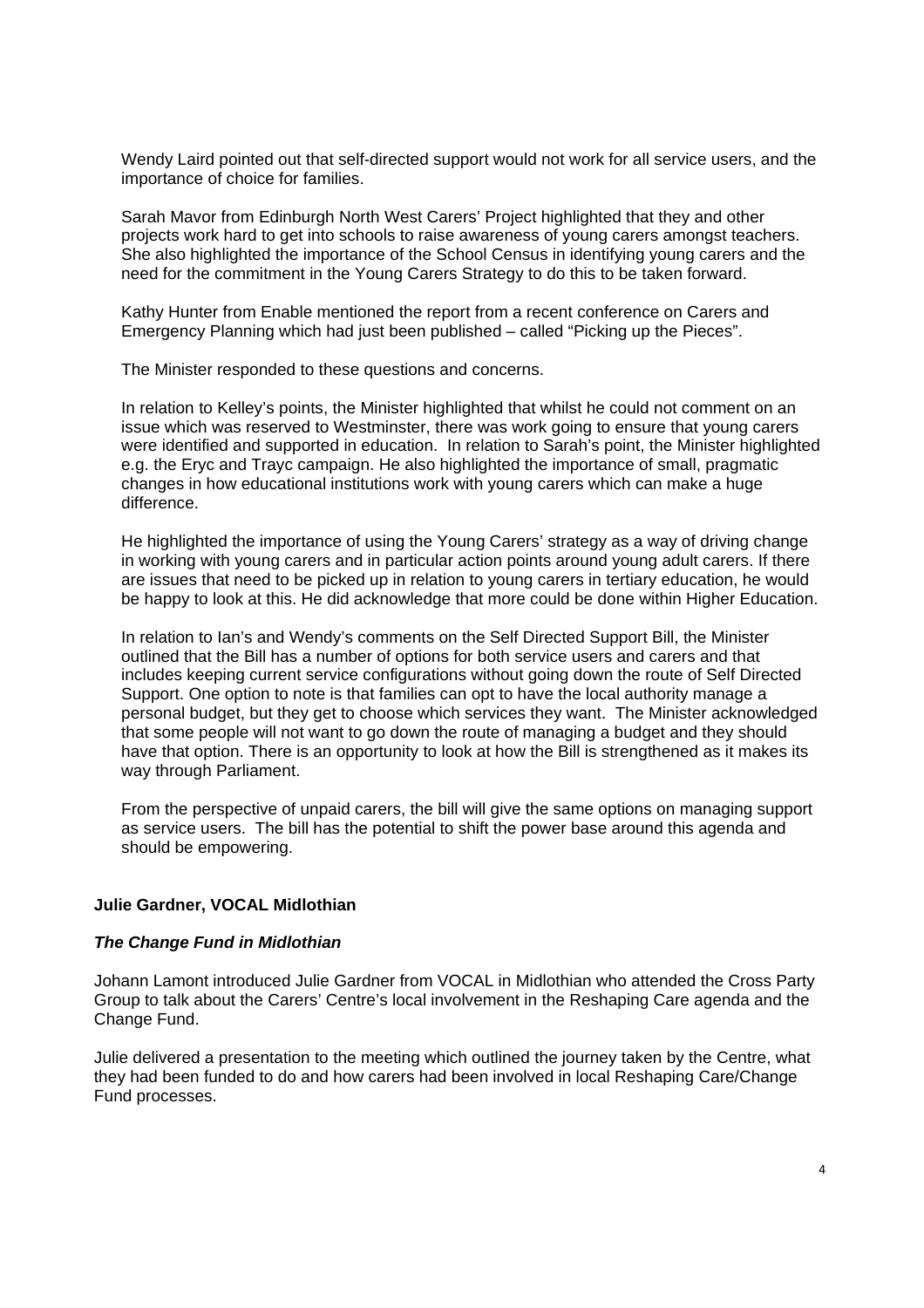Prior to the Change Fund, there was a strong infrastructure for carer involvement in policy and planning in Midlothian, and this was the starting point for discussions around Reshaping Care and the Change Fund. There is a now a carer representative on the management group for the Change Fund.

The Centre has received funding through the Change Fund for hospital in-reach which will support unpaid carers through the hospital discharge planning process. The fund has also put in place a Carer Support Worker for older people to deal with increased capacity and provide extended support to older people who are carers; this will complement the hospital in reach work. The post will focus on information and training for these carers.

In Midlothian, a third sector innovation fund has been put in place which is generating some interesting ideas to help reshape care and support older people in the community.

In relation to the commitment that 20% of the Change Fund goes to support unpaid carers, Julie highlighted that what needed to be considered was whether this would directly benefit carers or be linked to services which would have an indirect benefit for them. In Midlothian, all strands of work within the Change Fund consider the issue of carer support. Discussions happening already around what this might look like for next year and beyond.

A copy of Julie's slides is available from Lynn Williams – lwilliams@carers.org and Julie is happy to take queries around their work in this area.

## *Question and Answer session*

Lynn Williams chaired the last part of the session which included specific questions for Julie and a discussion around the session delivered by the Minister. The group requested that this latter part of the discussion be relayed to the Minister to ask his views/seek a response.

Jan Killeen, Alzheimer Scotland asked Julie about selecting carers to be representatives on steering/strategy groups. Julie pointed out that this can involve a lot of work and that it can be difficult to get someone who can represent the views of a very diverse group. But there are good infrastructures in place in Midlothian with a history of carer representation on key groups.

Suzanne Munday from MECOPP asked if the government had considered the impact of the Equalities Act on carer support in Scotland and also of potential repeal of the Human Rights Convention for carers in Scotland. She asked that this question be directed to the Minister. Suzanne also asked if the Scottish Government was aware that the local experience in relation to implementation of the Change Fund, was that implementation actually sometimes discouraged joint working across sectors and could actually leave voluntary organisations in competition with each other.

Sarah Mavor from Edinburgh North West Carers Centre asked about plans to ensure that Young Carers are included in the School Census of all pupils. She said that the way the questions in the Census were worded meant that young carers may not be identified. Elaine Garrick from the Scottish Government added that work had been done over the last few months to address this and that next year's School Census would pick up young carers in the main questions.

Ian Walker, Carers of East Lothian asked whether it was possible for, for example, 10% of the Change Fund commitment to carers to be channelled through voluntary sector organisations in a similar way to the additional respite monies which are being managed by Shared Care Scotland for the National Carer Organisations. There are processes in place which could be used to manage